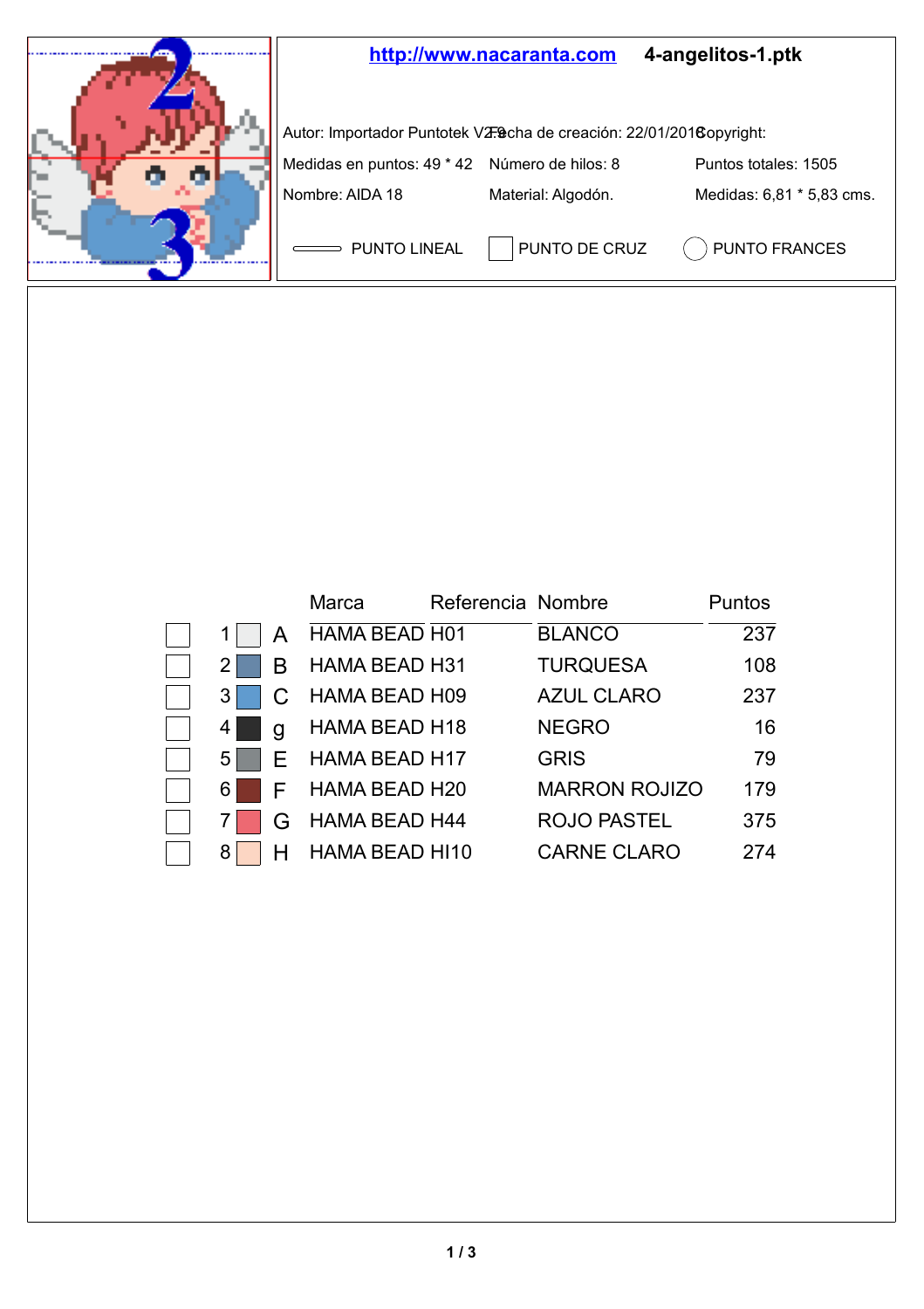

**2 / 3**